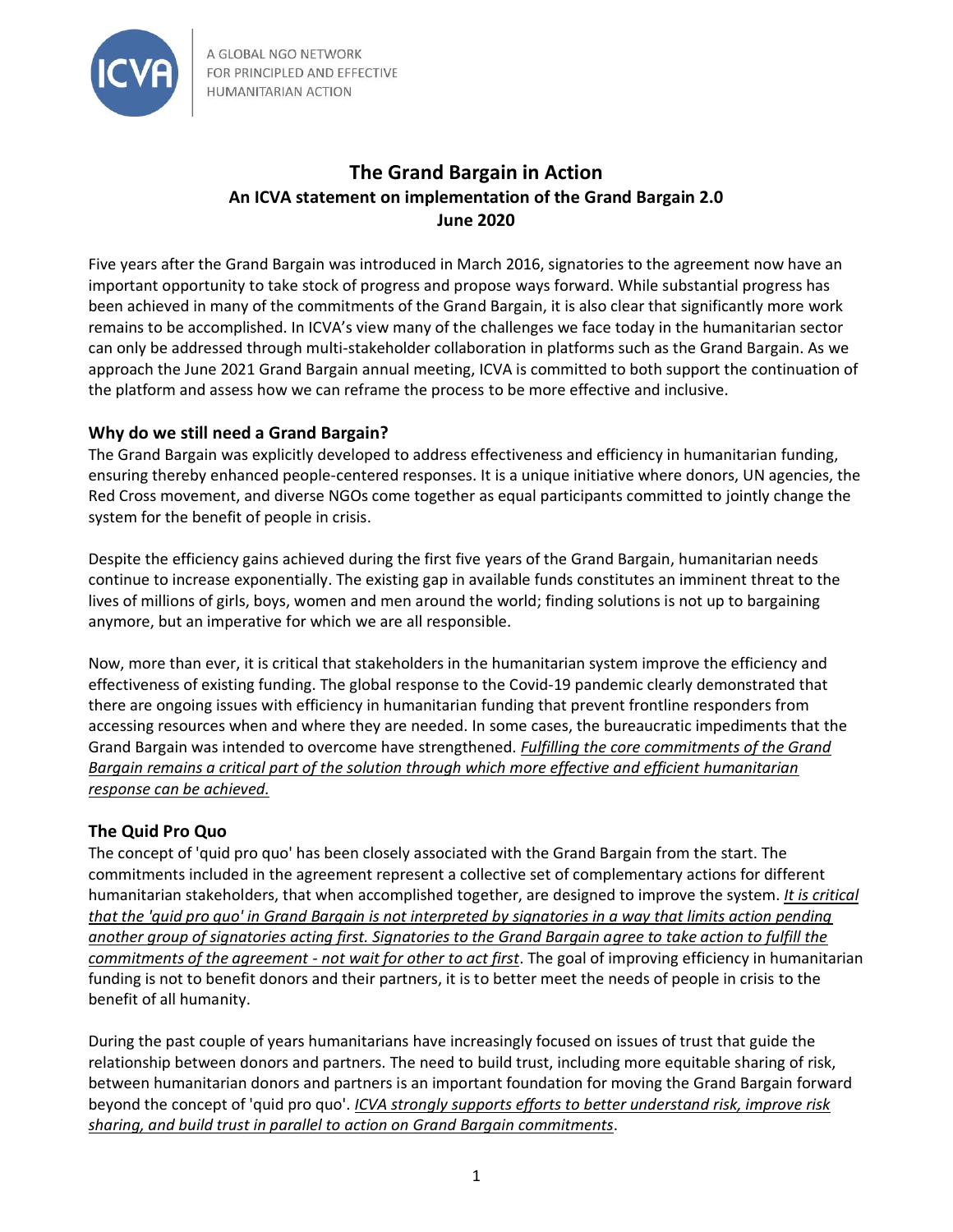

A GLOBAL NGO NETWORK FOR PRINCIPLED AND EFFECTIVE **HUMANITARIAN ACTION** 

## **Connecting the Grand Bargain to frontline action**

For the Grand Bargain to be effective, implementation of commitments must result in real change for frontline responders. Although developed as a global policy initiative, the Grand Bargain was intended to change the humanitarian system and improve its ability to meet needs, increase support for those at the frontline, and expand participation of national and local actors in decision making. So far, we have witnessed mixed success among the Grand Bargain workstreams in initiating action that results in measurable change. Greater participation of diverse frontline responders throughout the process would contribute to enhanced ownership and more inclusive humanitarian action.

This improved focus on support to frontline responders must also involve enhanced engagement with diverse local and national NGOs in the implementation of the Grand Bargain. Local and national NGOs, including women-led organizations, are uniquely placed to reach and represent affected populations. Ensuring their participation is critical to more efficient and more inclusive humanitarian action, reflecting better considerations of age, gender, disability and other diversity factors of affected populations. Doing this well will require a balance between the Grand Bargain commitments and support for implementation that is flexible enough to respond to the expressed inputs of local actors.

ICVA supports both expanded direct participation in Grand Bargain global discussions, meetings, and workstreams by local actors as well as a focus on bringing the Grand Bargain to the country level. *More explicit efforts to implement Grand Bargain commitments in ways that are relevant and beneficial to local partners will be important to future success; this will be a key focus for ICVA under the Grand Bargain 2.0*.

#### **Gender and the Grand Bargain**

Although there is no dedicated workstream on gender within the Grand Bargain, there is a need to ensure that commitments are implemented in alignment with efforts to ensure gender equality and the empowerment of women and girls. Women and girls are frequently affected disproportionately in humanitarian crises, and *it is critical that the humanitarian system is structured in a way that ensures womens' groups are represented in leadership, planning, and implementation of the Grand Bargain.*

#### **The Grand Bargain 2.0 proposal**

The proposal for a Grand Bargain 2.0 is a significant change to the logic and structure of the framework. ICVA supports the identification of quality funding and localization as overarching enabling priorities, under which the commitments of the Grand Bargain can be effectively organized. Access to quality flexible funding as defined in the Grand Bargain commitments is vital for humanitarian NGOs to effectively respond to humanitarian crises. Likewise, the need to improve support to diverse local actors and ensure the meaningful participation of affected communities are critical elements of effective response, as demonstrated also by the COVID-19 recovery efforts and remain relevant top priorities under which we can organize the next phase of the Grand Bargain.

Under the new proposed enabling priorities, efficiency and effectiveness, visibility, risk sharing, and accountability are identified as crucial themes for effective implementation. Risk sharing and accountability, in particular, are critical to ensure that sufficient levels of trust are maintained among Grand Bargain signatories to support mutual implementation of commitments.

What must not be overlooked in the reform of the Grand Bargain are the agreed commitments - particularly the core commitments - that are the foundation of the initiative. The proposal to shift toward a structure focused on resolving political blocks, enabling priorities, and better engagement with local partners will not be